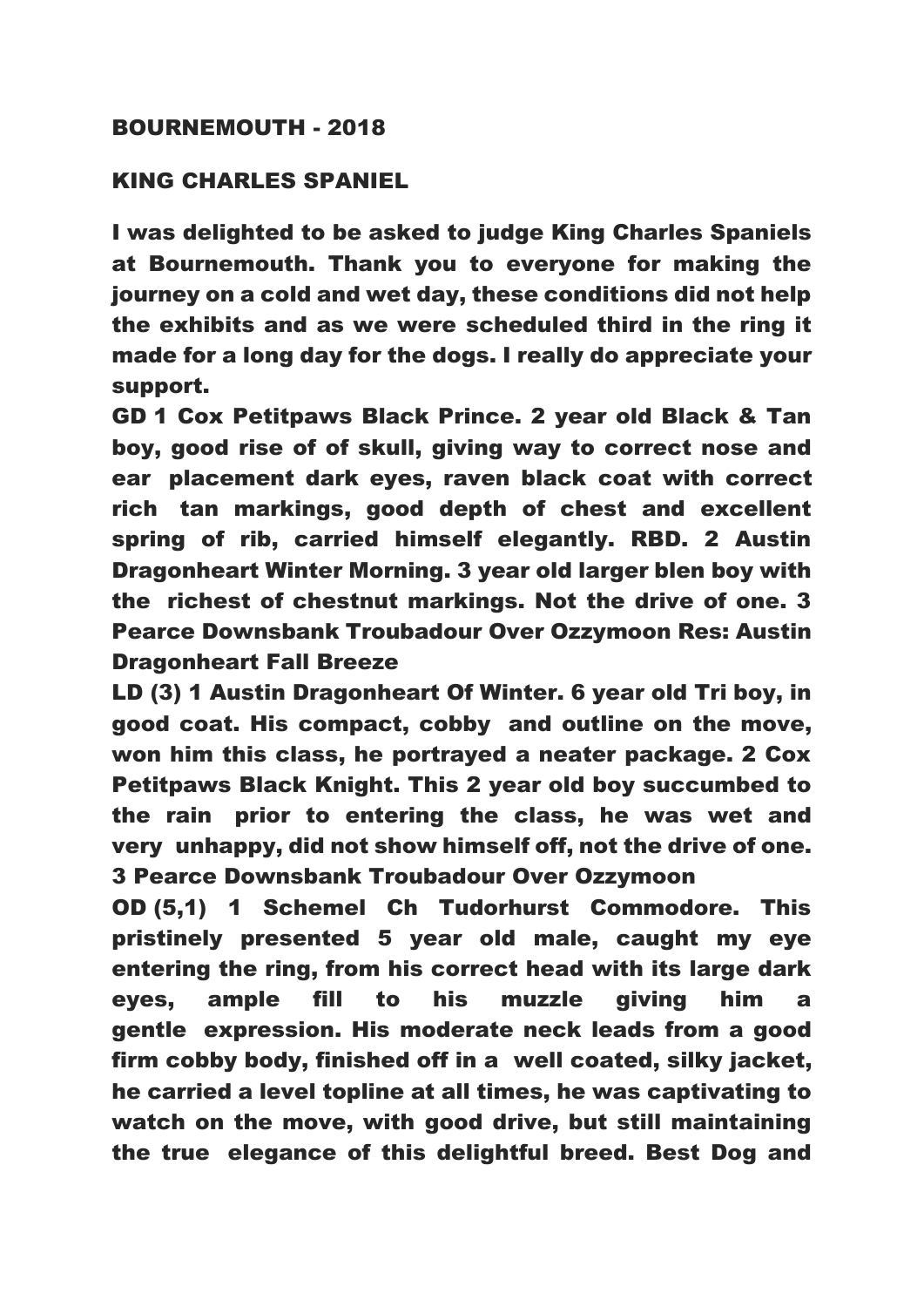BOB. 2 Pearce Carleeto Le Troubadour Under Ozzymoon. This 4 year old Blenheim male gained his place on his sound movement, moving with drive and maintaining his shape whilst standing. 3 Austin Oh Dandy Boy Hero Res: Austin Baldragon Hooray Henley

PGB (3) 1 Austin & Baker Cofton Dancing Though Life JW. This 2 year old quality Tri girl, I thought would be my best bitch. I've judged her several times during her puppy career and she is starting to coat up and mature. Ultra feminine, with a good domed skull, correct ear and nose placement, enhanced with rich tan markings, drawing you in to that pretty face with the darkest of expressive eyes. A good spring of rib leads to a firm compact body, she holds a level top line at all times, she moves true when viewed from every angle. Wasn't happy in the challenge, it was her way or no way today, which unfortunately cost her best bitch. Res Best Bitch 2 Baker Cofton Dusty Blue. At 18 months this young lady provides a nice outline, with good bone, nicely domed head with dark eyes, I'm sure that as she matures and fills out in body she will provide the compact, cobby appearance I was looking for. 3 Cox Petitpaws Black Pearl

LB (1) 1 Austin Baldragon May Bea Baby. At 6 years this tricolour lady, moved around the ring with drive, showing her attributes to her advantage. Her compact, cobby shape, provides her with a deep chest, overall a nice shape, well put together and carried a level top line at all times.

OB (2) 1 Baker Cofton Fairy Tale. At nearly 3 years this lady is nearly fully mature, her elegant neck is set on correctly placed shoulders providing good front assembly, she moves fluently with good drive from the rear, maintaining her neat outline at all times, good rise of skull, framed by well feathered correctly placed low set ears setting off those wonderful dark eyes. Best Bitch. 2 Sellen Vashdown Contralto. At 7 years this lady was presented and put down